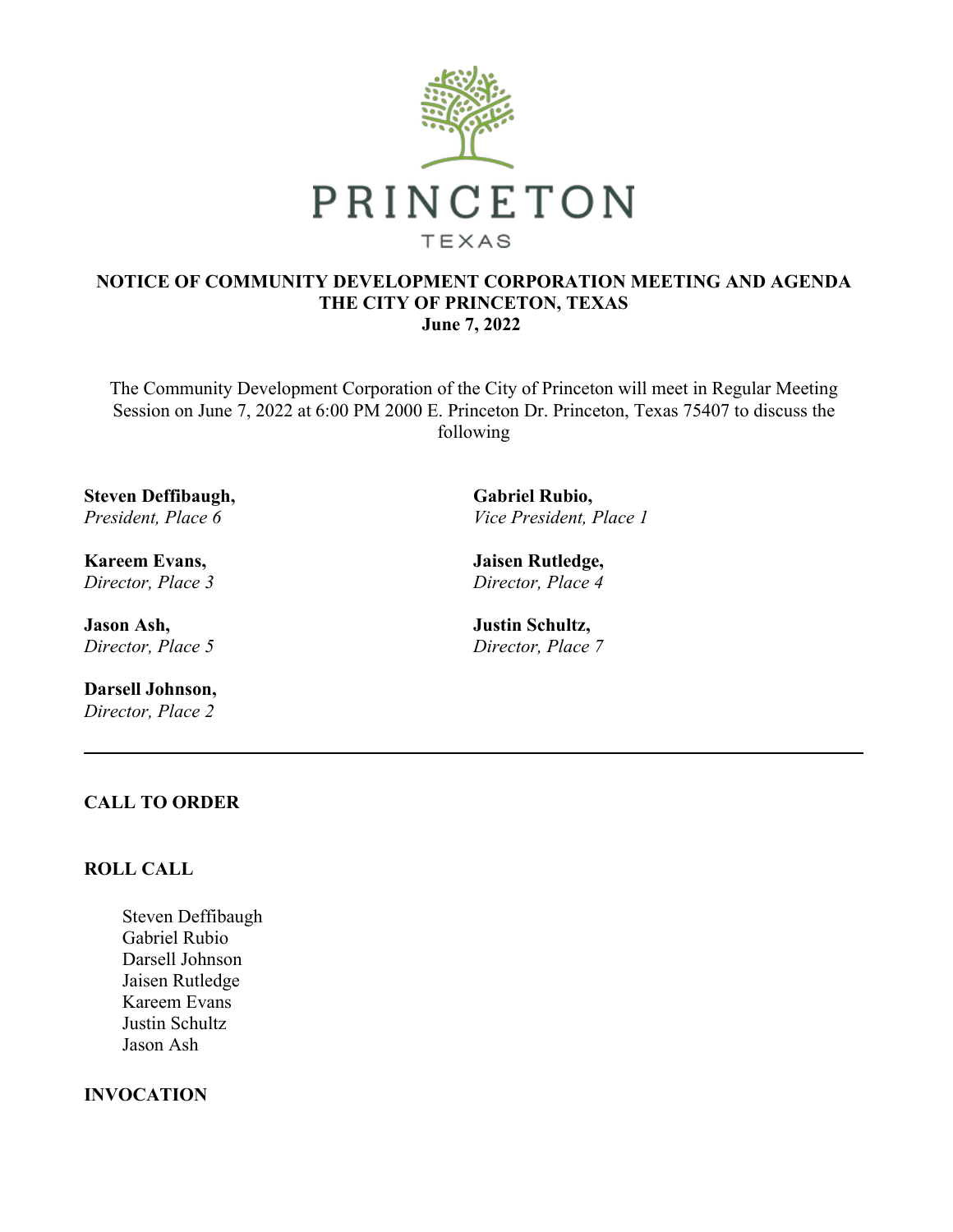## **PLEDGE OF ALLEGIANCE**

I pledge allegiance to the Flag of the United States of America, and to the Republic for which it stands, one Nation under God, indivisible, with liberty and justice for all

## **PLEDGE TO THE TEXAS FLAG**

Honor the Texas Flag; I Pledge Allegiance To Thee, Texas, One State Under God, One and Indivisible.

## **PUBLIC APPEARANCE**

The public is allowed 3 minutes to speak. The Board is unable to respond or to discuss any issues that are brought up during this section that are not on the agenda, other than to make statements of specific factual information in response to a public inquiry or to recite existing policy in response to any inquiry.

#### **CONSENT AGENDA**

All consent agenda items listed are considered to be routine by the Community Development Corporation and will be enacted by one motion. There will be no separate discussion of these items unless a Board Member so requests, in which event the item will be removed from the Consent Agenda and considered in its normal sequence on the agenda.

#### **Minutes**

Discussion and possible action regarding the minutes of the May 3, 2022 Regular Community Development Corporation Meeting. [CDC Meeting Minutes 05.03.22.docx](https://legistarweb-production.s3.amazonaws.com/uploads/attachment/pdf/1390922/CDC_Meeting_Minutes_05.03.22.pdf)

## **CDC Financial Statement and Sales Tax**

Discussion and possible action regarding CDC financial statement and sales tax. [07-Apr 2022 CDC.pdf](https://legistarweb-production.s3.amazonaws.com/uploads/attachment/pdf/1401772/07-Apr_2022_CDC.pdf)

#### **REGULAR AGENDA**

#### **2022- Veterans Memorial Park Update**

**027** Update, discussion and possible action regarding the updated concept plan for the Veterans Memorial Park improvements presented by Kimley-Horn.

#### **2022- Advertising Options**

**028** Update, discussion and possible action regarding advertising with the Princeton-Lowry Crossing Chamber of Commerce. [CDC Advertising with Princeton-Lowry Chamber of Commerce Presentation 2022.pptx](https://legistarweb-production.s3.amazonaws.com/uploads/attachment/pdf/1391708/CDC_Advertising_with_Princeton-Lowry_Chamber_of_Commerce_Presentation_2022.pdf)

#### **2022- Princeton-Lowry Crossing Chamber of Commerce Update**

**029** Update, discussion and possible action regarding financials from Princeton-Lowry Crossing Chamber of Commerce, presented by Chamber representative. [StatementofActivity \(1\) \(1\).pdf](https://legistarweb-production.s3.amazonaws.com/uploads/attachment/pdf/1391829/StatementofActivity__1___1_.pdf) [StatementofActivity \(2\).pdf](https://legistarweb-production.s3.amazonaws.com/uploads/attachment/pdf/1367656/StatementofActivity__2_.pdf) [StatementofFinancialPosition \(1\).pdf](https://legistarweb-production.s3.amazonaws.com/uploads/attachment/pdf/1367657/StatementofFinancialPosition__1_.pdf) [PLCCOC DOCS.PDF](https://legistarweb-production.s3.amazonaws.com/uploads/attachment/pdf/1367650/PLCCOC_DOCS.PDF)

#### **2022- CDC Training**

**030** Update, discussion and possible action regarding training for CDC Board Members. [ED Sales Tax Course.png](https://legistarweb-production.s3.amazonaws.com/uploads/attachment/pdf/1401398/ED_Sales_Tax_Course.pdf)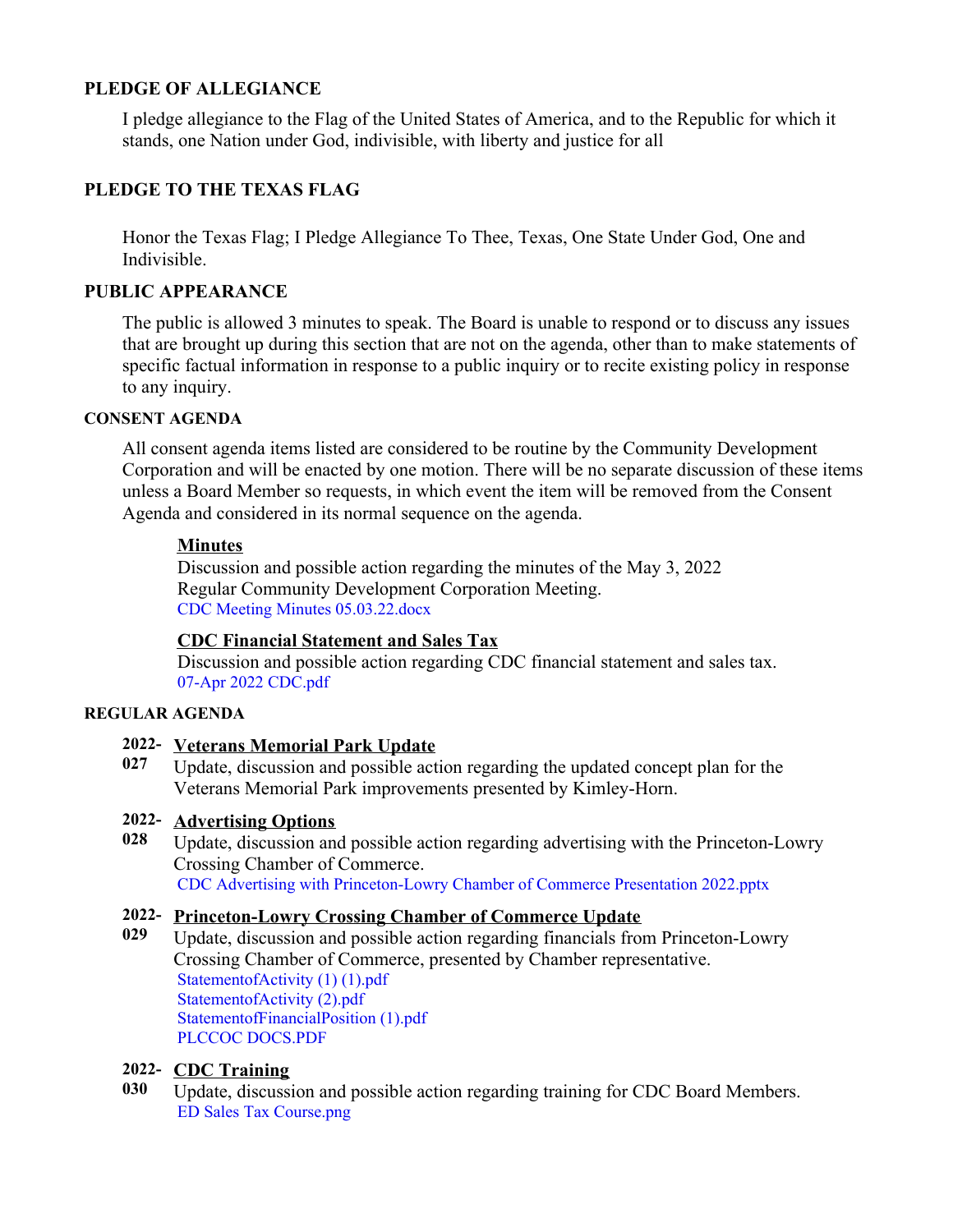## **2022- Community Center Update**

**031** Update, discussion and possible action regarding Princeton Community Center presented by Director of Parks and Recreation Chase Bryant and EDC/CDC Coordinator DeShawyna Walker.

## **2022- CDC Meeting Date**

**032** Update, discussion and possible action regarding July CDC meeting date.

## **2022- Princeton Community Center Dedication Plaque Update**

**033** Update, discussion and possible action regarding plaque options and costs for the Princeton Community Center. [PCC Plaque Options Update.pptx](https://legistarweb-production.s3.amazonaws.com/uploads/attachment/pdf/1402055/PCC_Plaque_Options_Update.pdf)

## **2022- Community Center Dedication Update**

**034** Update, discussion and possible action regarding creating an official name for the Princeton Community Center and deciding on a dedication date.

## **2022- Future Agenda Items**

**035** Possible action to approve request for items to be placed on a future agenda and not for discussion of these request.

## **EXECUTIVE SESSION**

Executive Session: Under terms of Chapter 551 of Texas Government Code the Board may enter in CLOSED SESSION or Executive Session to discuss any items listed or referenced on a posted agenda notice for this meeting as necessary under the following exceptions to the Open Meetings Act under Texas Government Code:

Section 551.071 (2) Texas Government Code. Consultation with the City Attorney on a matter in which the duty of the attorney to the governmental body under the Texas Disciplinary Rules of Professional Conduct of the State Bar of Texas clearly conflicts with this chapter on any posted agenda items.

(Tex. Gov't Code §551.072.) Discuss or deliberate the purchase, exchange, lease, or value of real property.

1.Discussion of CDC bylaws.

# **ACTION PERTAINING TO EXECUTIVE SESSION**

## **REPORT AGENDA-CITY MANAGER**

1. City Council Meetings for June 2022: Regular Meetings, Monday June 11, 2022 and Monday June 25, 2022 at 6:30pm.

2. Next Regular CDC Meeting

## **CDC REPORT AGENDA**

CDC Board Directors report about items of community interest in which no action will be taken.

## **ADJOURNMENT**

## **CERTIFICATE**